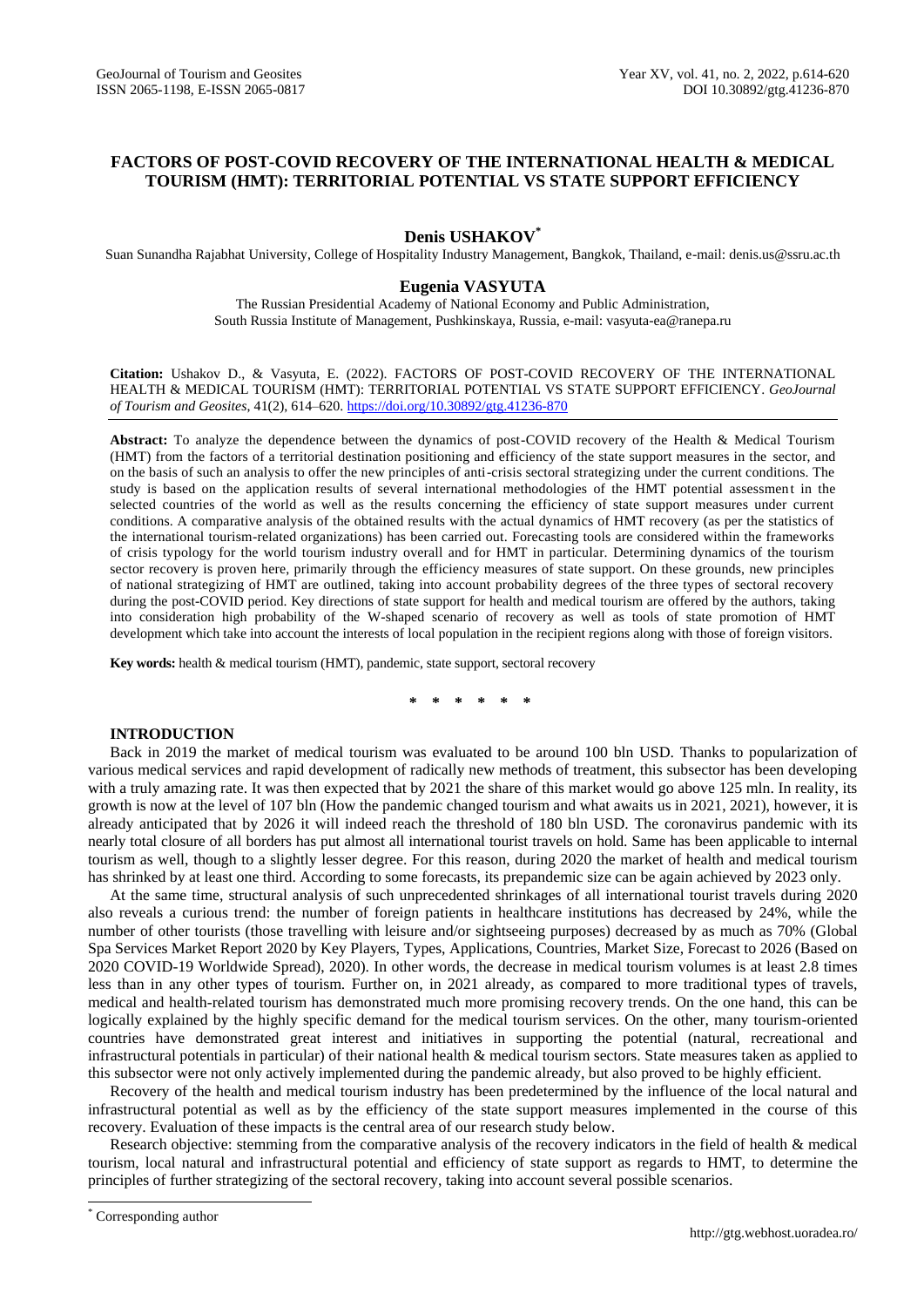#### Research tasks*:*

to provide own definition of HMT within the overall structure of international tourism and global healthcare systems;

to evaluate natural and infrastructural potentials for further development of the national HMT systems;

to analyze the interrelation between the already achieved indicators of HMT development, the formed models of cointegration within the HMT sector (with the medical and tourism sectors accordingly) and the dynamics of sectoral recovery during 2020-2021;

- to describe and classify the key measures of state support taken in relation to HMT sector in the selected countries across the world; to evaluate their efficiency through comparison with recovery dynamics indicators as of 2021.

In the course of our research we will be verifying the following *hypotheses:*

1. Dynamics of HMT recovery during 2021 is in low dependence from the prepandemic indicators of competitiveness achieved by the national natural & infrastructural potential.

2. Measures of state support in relation to HMT are the most important determinant of the sectoral recovery dynamics during 2021, as compared to the natural/infrastructural potential of the sectoral development.

#### **LITERATURE REVIEW**

Our study rests on the categorial definitions of health & medical tourism as considered by (Hall and Cooper, 2008) and also (Сarrera and Bridge, 2010), despite the fact that the former was somewhat overemphasizing the economic sources of HMT development during the industrial era, while the latter were considering HMT from the medical/healthcare standpoint primarily. Freire et al., 2012, determined medical tourism as a patient's travel with the purpose of treatment and/or with the purposes of illness prevention outside the usual place of residence. At this, duration of such a travel might be from one day to as long as one year. Such a view on HMT is very much different from the definition of traditional tourism (see (Loh Chung-Ping, 2013; Boguszewicz-Kreft et al., 2020) for example). On the other hand (Rosensweig, 2007), including also the people accompanying patients in the course of medical tourism, defined medical tourism exclusively as the use of services that are improving health and overall well-being of people. The UN WTO defines medical tourism as the mechanism of services provision by medical institutions in their close relation with the use of natural resources (Freire, 2012). A detailed definition of HMT as part of overall tourism activities has been offered by (Herrick, 2007).

According to this author, the primary goal of HMT is in providing/getting the whole range of healthcare, rehabilitation, prevention and recreational services in places different from the place of permanent residence, provided these places have all necessary resources for such services provision. The UN Economic and Social Commission for Asia and the Pacific has defined health and medical tourism as an international phenomenon describing travelers' movement outside their region of residence with the aim of getting medical servicing, unavailable in a country of their permanent residence due to high costs (Cortez, 2008; Zhong et al., 2021). According to Сarrera and Bridge, 2010, HMT is a special type of health resort treatment. This author has been studying organization of population rehabilitation from the standpoint of travel technology. It would be also appropriate to mention here the necessity to distinguish health and medical tourism from spa and wellness tourism. The latter concept is getting increasingly popular nowadays, in nearly all the countries across the globe.

In our view, HMT is not just a concept of spiritual and physical rehabilitation on the basis of natural (water treatment, healthy food, etc.) and non-invasive factors, but rather the continuation of this concept by means of the invasive factors of rehabilitation with the help of medical infrastructure, pharmaceutical tools and various medical protocols. Even under the conditions of economic and financial crises, health and medical tourism has been a powerful driving engine in the development of various regions. Health is not the end goal in itself, it is also one of the major preconditions for economic development of regions and countries. Thus, health and medical tourism is a vitally important component of healthcare economy. On the one hand, HMT makes adjustments in the very concept of healthcare economy; on the other, it offers new ways of territorial inequality in the development of healthcare overall. The phenomenon of health and medical tourism links healthcare sector with other branches of a national economy, thus, it contributes to formation, distribution and fair use of material, labour and financial resources within the healthcare sector overall.



Table 1. Changes in MTI values of top 5 countries, 2014 to 2021(Source: GVR Report cover Medical Tourism Market Size, Share & Trends Report Analysis Report By Country, 2021)

|           | 2014-2015 |                        | 2016-2017        |                             |       | 2020-2021      |
|-----------|-----------|------------------------|------------------|-----------------------------|-------|----------------|
| Countries | Index     | Rank                   | Index Rank Index |                             |       | Rank           |
|           | value     |                        | value            |                             | value |                |
| Canada    | 76.9      |                        | 76.62            |                             | 76.47 |                |
| Singapore | 74        |                        | 73.56            |                             | 76.43 | $\mathfrak{D}$ |
| Japan     | 67.6      | 13                     | 68.0             | 12                          | 74.23 | 3              |
| Spain     | 67.64     | 12                     | 68.29            | 11                          | 72.93 |                |
| UK        | 74.8      | $\mathcal{D}_{\alpha}$ | 74.87            | $\mathcal{D}_{\mathcal{A}}$ | 71.92 |                |

Figure 1. The volume of medical tourism market, 2017 to 2021 and the forecast till 2027 (Global Spa Market 2021-2025, 2021)

#### **Methodology of national potential evaluation for HMT development**

One of the key tools used for measuring the international level of medical tourism development as well as its costs is Medical Tourism Index (MTI), calculated and presented by the Medical Tourism Association (Medical Tourism Statistics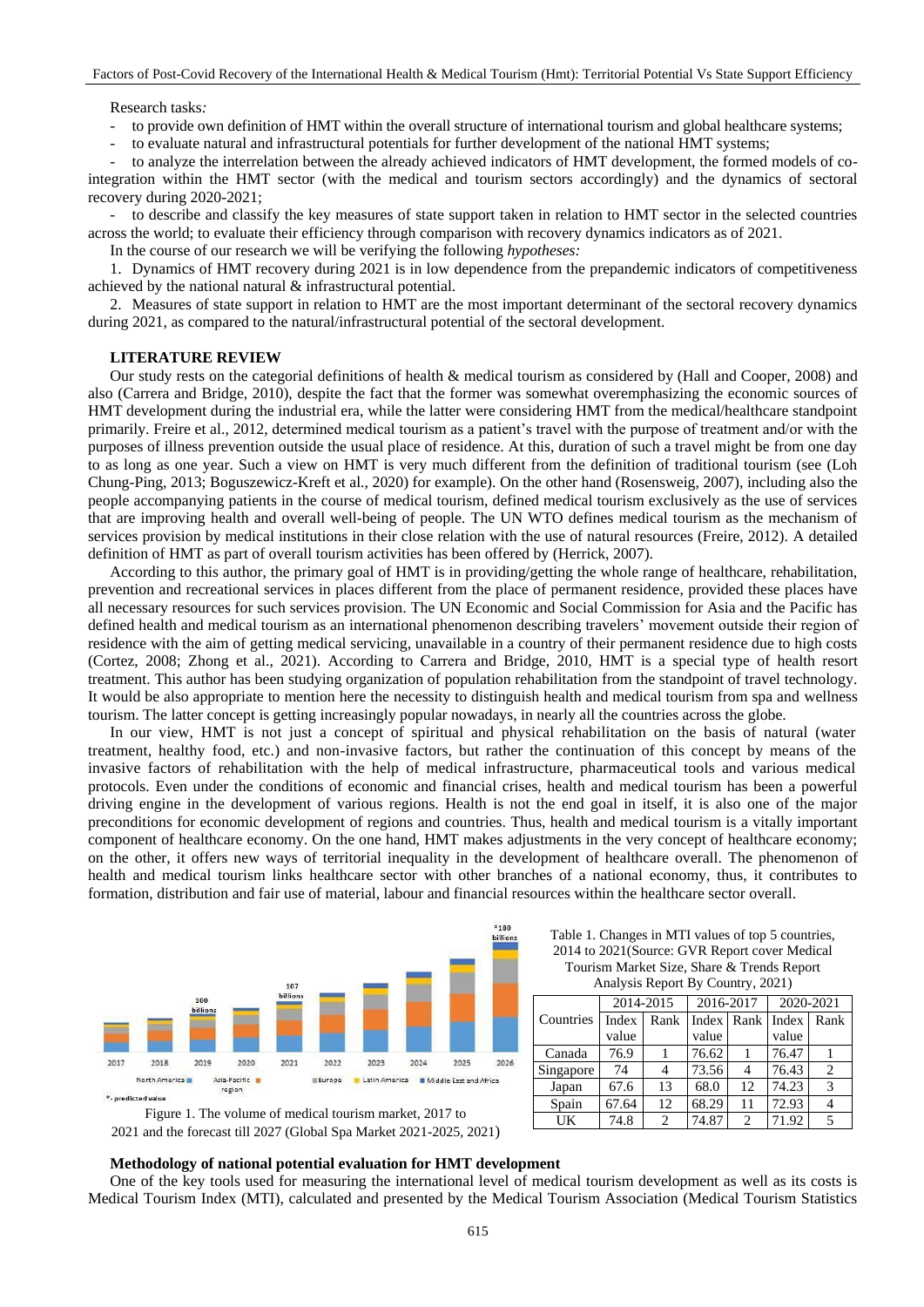and Facts, 2020). This index is based on 34 criteria that are divided into three groups of factors: quality of medical services; state of tourism infrastructure; external factors, influencing tourism development in a particular country (Tables 1 and 2).

According to the data presented in Tables 1 and 2, the absolute leader among all the countries in the considered period is (and has been) Canada, however, the indicators of this country are somewhat going down. Stemming from the classification of destinations as suggested by the World Tourism Organization and Medical Tourism Association, we may conclude that there exist the following megadestinations in medical tourism of the corresponding MTI index are given in brackets): Americas (64), Arab region (63.2), African region (57), European region (63.5), Middle and Central East (63.4) and Asian region (57.4). Noteworthy here, when calculating the index values, MTI is focused primarily on the accompanying services that do not have direct impact on the quality of medical assistance provision.Thus, it would be expedient to analyze the overall quality of the world healthcare systems, stemming from the country values of the Health Care Index (Table 3 for details).

Table 2. Medical tourism index (MTI) subindices for the selected top countries (Source: Medical Tourism Index 2020-2021, 2020)

|           |                           | Rank value: MTI= |                                 | Annual number              |                                |                     |
|-----------|---------------------------|------------------|---------------------------------|----------------------------|--------------------------------|---------------------|
| Countries | Country's<br>overall rank | $(SMTI1+SMTI2+)$ | Quality of facilities           | Medical tourism            | Destination                    | of tourists, in mln |
|           |                           | $SMTI_3/3$       | and services, SMTI <sub>1</sub> | indutry, SMTI <sub>2</sub> | environment, SMTI <sub>3</sub> |                     |
| Canada    |                           | 76.47            | 78.62                           | 74.05                      | 76.74                          |                     |
| Singapore |                           | 76.43            | 73.37                           | 70.25                      | 85.67                          |                     |
| Japan     |                           | 74.23            | 71.28                           | 72.81                      | 78.06                          | 16                  |
| Spain     |                           | 72.93            | 70.09                           | 74.36                      | 74.34                          | 24                  |
| UK        |                           | 71.92            | 77.3                            | 70.38                      | 68.08                          |                     |

Table 3. Ranking of the selected countries in the Health Care Index 2020 (Source: Best Healthcare in the World 2020, 2021)

| Rank | Country     | Index value (on the 100-point scale) |
|------|-------------|--------------------------------------|
|      | Taiwan      | 86.39                                |
| 2    | South Korea | 82.34                                |
| 3    | France      | 80.99                                |
|      | Japan       | 80.68                                |
| 5    | Denmark     | 70.96                                |
| 6    | Spain       | 78.8                                 |
| 7    | Austria     | 78.4                                 |
| 8    | Thailand    | 78.08                                |
| 9    | Australia   | 77.71                                |
| 10   | Finland     | 76.4                                 |

Table 4. Global Health Security Index of the selected countries, as of 2020 (Source: GHS index: Global Health Security index, 2021)

|      | $2020$ (Douter, OTID find A. Grobal Figure Decurity find A, $2021$ ) |                                      |  |  |  |
|------|----------------------------------------------------------------------|--------------------------------------|--|--|--|
| Rank | Country                                                              | Index value (on the 100-point scale) |  |  |  |
|      | <b>USA</b>                                                           | 83.9                                 |  |  |  |
| 2    | UK                                                                   | 78                                   |  |  |  |
| 3    | Netherlands                                                          | 75.8                                 |  |  |  |
| 4    | Australia                                                            | 75.8                                 |  |  |  |
| 5    | Canada                                                               | 75.1                                 |  |  |  |
| 6    | Thailand                                                             | 73.2                                 |  |  |  |
| 7    | Sweden                                                               | 72                                   |  |  |  |
| 8    | Denmark                                                              | 70.4                                 |  |  |  |
| 9    | South Korea                                                          | 70.2                                 |  |  |  |
| 10   | Finland                                                              | 68.7                                 |  |  |  |

However, values of this Index are not entirely objective and unbiased since quality of medical assistance should be determined taking into account a wider circle of various accompanying factors: the process of medical treatment itself; accessibility of medical services; efficiency of these servicing administering; results demonstrated by the healthcare system overall. More informative might be the Global Health Security Index that is being prepared by the John Hopkins Center for Health Security. This index allows evaluating the global potential of health security and also assesses the level of healthcare systems development as well as the level of population health across the countries, following six key criteria, 34 indicators and 85 subindicators (Health care system index: Countries compared, 2021). See Table 4 for the 2021 data on the selected countries. It is worth mentioning here that among the 20 leading countries of this ranking, 15 are European ones, two more are North American, and three more are located in Asia. Interestingly, Thailand is ahead of all Scandinavian countries. The total average index is 40.2; the average index value of the developed countries would be 51 though.

At the same time, data on this index alone won't be sufficient for a comprehensive evaluation of the medical tourism development across the countries. Primarily because this index is hardly evaluating security/safety of healthcare systems, especially when it comes to a country's potential reaction to global epidemiological challenges. More specifically, this index does not provide sufficient data on how national healthcare may protect foreign patients that travel to a certain destination and do not reside there permanently. We may take the still ongoing COVID-19 pandemic as an example. In its context, this index above has not been able to predict the number of COVID-related deaths by countries. More specifically, some countries with rather low rankings had lower mortality rates, while other countries, with much higher index values, have demonstrated extremely high rates of COVID-related deaths. Therefore, it would be expedient to not simply analyze the current conditions of healthcare and medical tourism overall using the index-based indicators, but rather to apply the economic models of health and medical tourism functioning.

Model #1. Direct or actual medical tourism. This model has been one of the earliest and it can be presented as a system of connections showing the interaction between patients on the one side and representatives of a foreign medical institutions on the other. No intermediary parties involved.

Model #2. Medical tourism organized with the involvement of intermediary parties (internal or foreign ones). This model is widely popular in such countries as Israel, India, Lithuania, China, Poland, and South Korea. It would be important to note here that the cost of health and medical services provided to foreign citizens would always be higher than the prices known to local population (and not only because some of the related services may be covered by local insurance companies).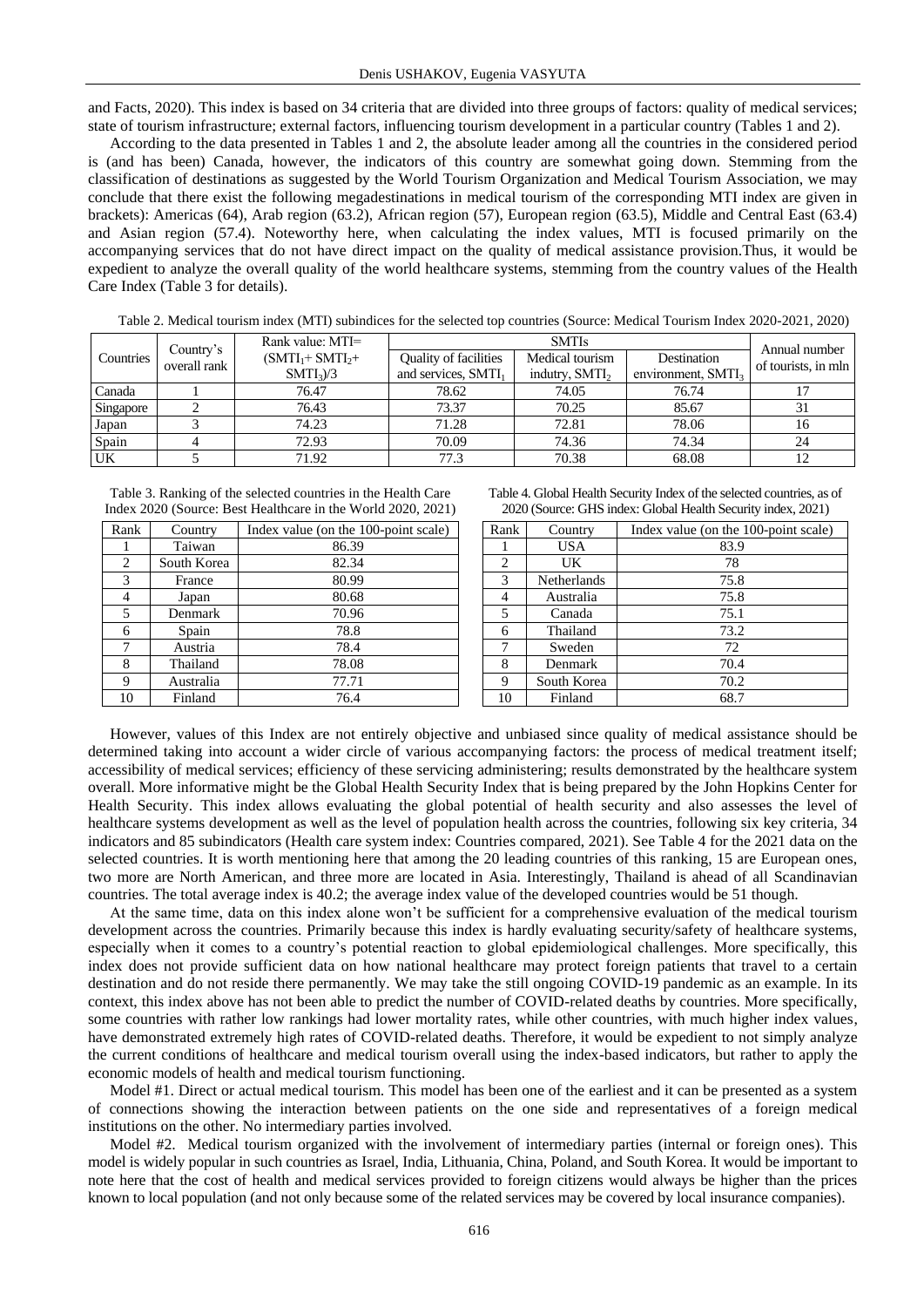Model #3. Medical tourism as a component in state healthcare policy. This assumes significant interest and motivation demonstrated by national and international insurance companies which, in their turn, are expected to develop partner relations with foreign providers of health and medical services. This model is actively used in the USA, Canada, UK and some of European countries. For example, the UK insurance companies often try to develop partner relations with the clinics based in Hungary, Lithuania, and Czech Republic, primarily because of lower costs of services in these countries and their relative proximity to Great Britain (Global Wellness Economy monitor and Wellness Institute, 2021). Similar mechanisms are also used by various clinics based in Poland, Hungary, South Korea and the UAE, as these clinics are striving to become included into the global network of medical tourism (Global Innovation Index INSEAD, 2020).

Model #4. Outsourced medical tourism. This model is based on the partnership between the suppliers of medical services from the regions supplying tourists on the one side and the suppliers of health and medical services at foreign destinations on the other (clinics, diagnostics centers, freelancing medical staff, etc.). This mechanism of cooperation assumes mutual exchange of treatment protocols and other means of professional consulting, aimed to increase qualifications while using telemedicine to the widest extent possible. Close, trustworthy relations between partners are an integral part of this model. The model is relatively widely spread in the USA and also in Germany, it now has promising prospects for expansion on other countries as well. After analyzing these several economic models of medical tourism organization, we have concluded that this subsector can be presented as a complex, multilevel system, in which medical tourist is the key indicator and the key assessment criteria, as the medical tourist may reveal the essence and the contents of medical tourism, thus making it possible to single out medical tourism from all the other types of tourism. Thus, after studying various indicators, indices and satisfaction criteria in regard to quality of health and medical services in the context of medical tourism development we have concluded that combining such its aspects as quality, security and risks may help us with restoring the overall picture of how tourists-patients perceive medical destinations in tourism. This overall picture consists of general but rather subjective indicators of consumer satisfaction, directly related to this specific type of tourism.

|  | Table 5. Dynamics of HMT recovery in the selected             |                    |
|--|---------------------------------------------------------------|--------------------|
|  | countries (2020-2021), grouped by their territorial potential |                    |
|  | Global Health                                                 | <b>Dynamics</b> of |

| Mo<br>-del     | Examples of<br>the countries | <b>MTI</b><br>ranking | Global Health<br>Security Index<br>ranking | Dynamics of<br>HMT recovery,<br>as % of GDP |
|----------------|------------------------------|-----------------------|--------------------------------------------|---------------------------------------------|
|                | Czech Rep.                   | 68.32                 | 52.0                                       | 5.3                                         |
| 1              | Egypt                        | 64.81                 | 39.9                                       | 3.1                                         |
|                | Greece                       | 63.45                 | 53.8                                       | 4.4                                         |
|                | <b>Israel</b>                | 70.78                 | 47.3                                       | 4.7                                         |
| 2              | India                        | 69.80                 | 46.5                                       | 2.6                                         |
|                | China                        | 63.47                 | 48.2                                       | 2.5                                         |
|                | UK                           | 71.92                 | 77.9                                       | 1.3                                         |
| 3              | Hungary                      | 65.69                 | 54.0                                       | 2.4                                         |
|                | Poland                       | 64.1                  | 55.4                                       | 1.7                                         |
|                | Singapore                    | 76.43                 | 58.7                                       | 5.2                                         |
| $\overline{4}$ | Germany                      | 69.29                 | 66.0                                       | 4.9                                         |
|                | South Korea                  | 68.81                 | 70.2                                       | 0.85                                        |

 In its turn, qualitative analysis of individual needs and consumer impressions as related to this specific type of tourists predetermined the search for new ways and methods in presenting and providing medical and all accompanying services. This, in turn, leads us to construction of the models mentioned above, while these models later on can be used for the purposes of long-term planning of all activities within health and medical tourism, as applied to both separate healthcare systems and the world market of medical tourism overall. Thus, after analyzing the models of HMT functioning in the selected countries of the world as well as the results of territorial potential evaluation, we can now compare them with the current dynamics of HMT recovery (2020-2021), Table 5. At this point, we may conclude that the indicators in question have rather weak correlation with each other. It is clearly visible that the higher the countries' indices in the global rankings of healthcare and medical tourism — the lower the rates of their recovery (as % ratio to GDP). Thus, data presented in Table 5 confirms our hypothesis 2.

### **Best foreign practices in the field of state support provided to HMT during the pandemic**

Evaluation of measures taken for gradual recovery of the international HMT and already implemented in some of the studied countries allows us to conclude that the most popular ones concern tax preferences, namely: lower taxation rates, tax holidays, tax credits and so on. Thus, in Brazil the National Development Bank has opened a credit line on circulating capital for those operating in health and medical tourism and also for the related small and mid-sized enterprises (Kangas, 2010; Matei et al., 2021). Financial measures in France include the mechanism of changing the booking system: tourism companies have been able to switch from full compensation of a booking (which means immediate outflow of money from the country) to the option of a credit on the equivalent amount (Medical Tourism Market Size, Industry Report, 2020-2027, 2020).

However, we need to note that most of the implemented measures were immediate in their nature, they have served to support local tourism businesses during the COVID pandemic. Also, they mostly concerned small and mid-sized enterprises and were not entirely comprehensive (not covering the whole sector as such), even though this would have been appropriate for further development of a crisis management strategy for the whole sector. In some countries, attention has been mostly focused on the implementation of measures that concern consumer protection and also labour protection for those working in the HMT sector. Thus, Japan's Tourism Agency has announced it would allocate 33 mln USD to increase the attractiveness of various health and medical destinations in the country, primarily by means of providing timely, exact and full info on the current epidemiological situation in particular areas (How Attractive Is Your Destination for Medical Tourism?, 2019). China has cancelled annual tax payments for the tourism sector altogether, also extending the accreditation deadlines as well as the deadlines on renewals of professional certificates in tourism. The local ministry for culture, tourism and healthcare has selected almost 400 infrastructural projects from the HMT sector to be financed directly from the state budget. Spain has introduced a special certificate which now serves as a quality seal for various healthcare, medical and tourist services provided to tourists with all necessary sanitary and anti-epidemic measures being taken.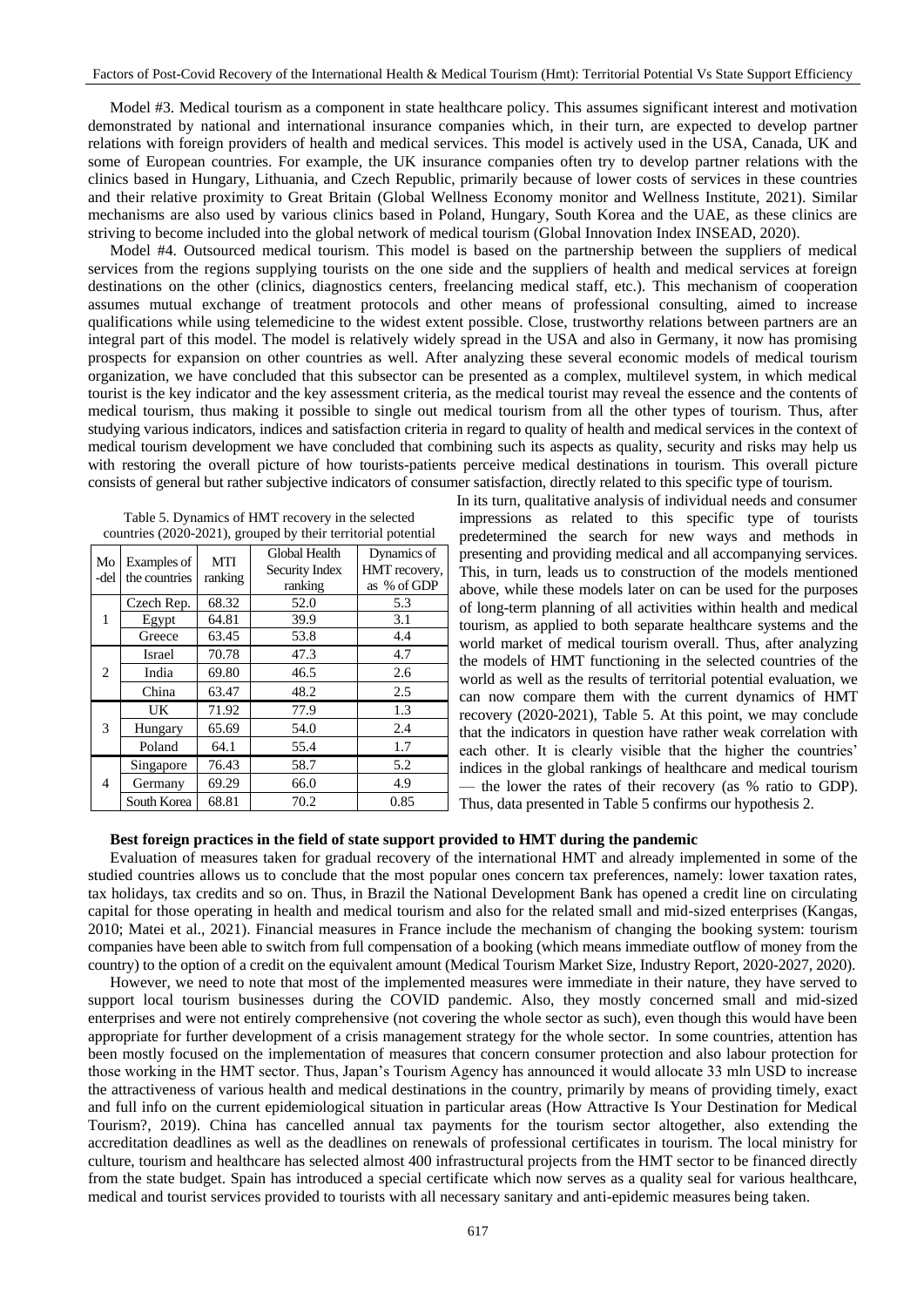Coordination measures have proven to be no less important, as their key goal is timely reaction to the quickly changing situation in the sector. For example, the government of Australia is now actively working on the development of its 2030 Strategy which is aimed at the tourism sector recovery and its higher attractiveness as a health and medical tourism destination. Analyzing the official UN WTO data on the crisis measures taken by various countries, we may conclude that the majority of these countries are spending really a lot on these crisis recovery activities (Figure 2).



as share of GDP (Source: Value of COVID-19 fiscal stimulus packages in G20 countries as of May 2020, as a share of GDP, 2021)



Also, we need to mention here that majority of these countries tend to choose the tools within their monetary and fiscal policies, some measures also concern labour policy and employment issues (Figure 3). Therefore, after analyzing international experience in the field of anti-crisis & recovery measures in tourism, we can detect a correlation between the range of actions taken and the dynamics of HMT sector recovery during 2020-2021 (Table 6). Thus, we may conclude that the growth rates of state spending on tourism are at times higher than the growth of tourism's actual contribution to the GDP of these countries. However, the higher the spending on tourism recovery, the higher the rate of HMT recovery in the country.

| Prioritized measured<br>within state support<br>provided to tourism                       | Examples of<br>the countries | Explanation of measures contents                                                                                                                                                                     | Growth of state<br>spending on HMT<br>support, in % | Dynamics of<br><b>HMT</b><br>recovery, in % |
|-------------------------------------------------------------------------------------------|------------------------------|------------------------------------------------------------------------------------------------------------------------------------------------------------------------------------------------------|-----------------------------------------------------|---------------------------------------------|
| financial assistance<br>(subsidies, grants,<br>zero-interest credits.                     | South Korea                  | tourism companies working in the HMT sector have been able to<br>get credits on preferential conditions, in the total amount of 8 ln<br>USD, with the decreased interest rate of 1% (Fantozzi, 2021) | 0.85                                                | 2.4                                         |
| etc.) for all HMT<br>subjects                                                             | Portugal                     | the agency Turismo de Portugal introduced a support line with<br>the funding in the amount of 60 mln EUR for all tourism<br>microenterprises that have found themselves in distress                  | 0.96                                                | 1.3                                         |
| subsiding the<br>spending for all<br>employees of the<br>healthcare sector                | <b>UK</b>                    | tangible support for healthcare destinations; measures taken to<br>maintain the sufficient number of medical personnel; revised<br>marketing of local HMT territories                                | 1.3                                                 | 3.2                                         |
| introduction of tax<br>preferences (tax<br>holidays, preferences,<br>deadline extensions) | Germany                      | all medical tourism companies as well as spa & wellness<br>centers got the right for tax payments extension until the end<br>of 2020                                                                 | 4.9                                                 | 5.5                                         |
| closer interaction with<br>communication and<br>marketing agencies                        | Australia                    | revised conditions for tourism booking cancelations                                                                                                                                                  | 6.0                                                 | 9.9                                         |
| creation of brand new                                                                     | Turkey                       | anti-crisis management trainings                                                                                                                                                                     | 5.9                                                 | 6.9                                         |
| tourism products to                                                                       | France                       | supporting internal HMT tourism                                                                                                                                                                      | 5.0                                                 | 4.7                                         |
| promote HMT<br>services better                                                            | Columbia                     | dedicated chats for monitoring the situation in tourism and an<br>online platform where business reps could find answers to<br>their questions                                                       | 4.0                                                 | 4.7                                         |
| using tourism                                                                             | <b>USA</b>                   | hospitality sector providing accommodation for medical staff<br>and other servants directly involved in fighting the pandemic                                                                        | 4.3                                                 | 5.3                                         |
| infrastructure to fight<br>COVID-19                                                       | Canada                       | Hotel Association of Canada offered 6 thousand rooms in its<br>hotels for 20 municipalities' needs while fighting COVID-19                                                                           | 5.2                                                 | 4.4                                         |

Table 6. Dynamics of HMT recovery (2020-2021) in the selected countries, with outlined priorities in state support measures (compiled by the authors)

Data presented in Table 6 confirms our initial hypothesis 2, also proving the following:

the state is playing a serious role in converting HMT into a highly developed and no less highly profitable sector of a national economy;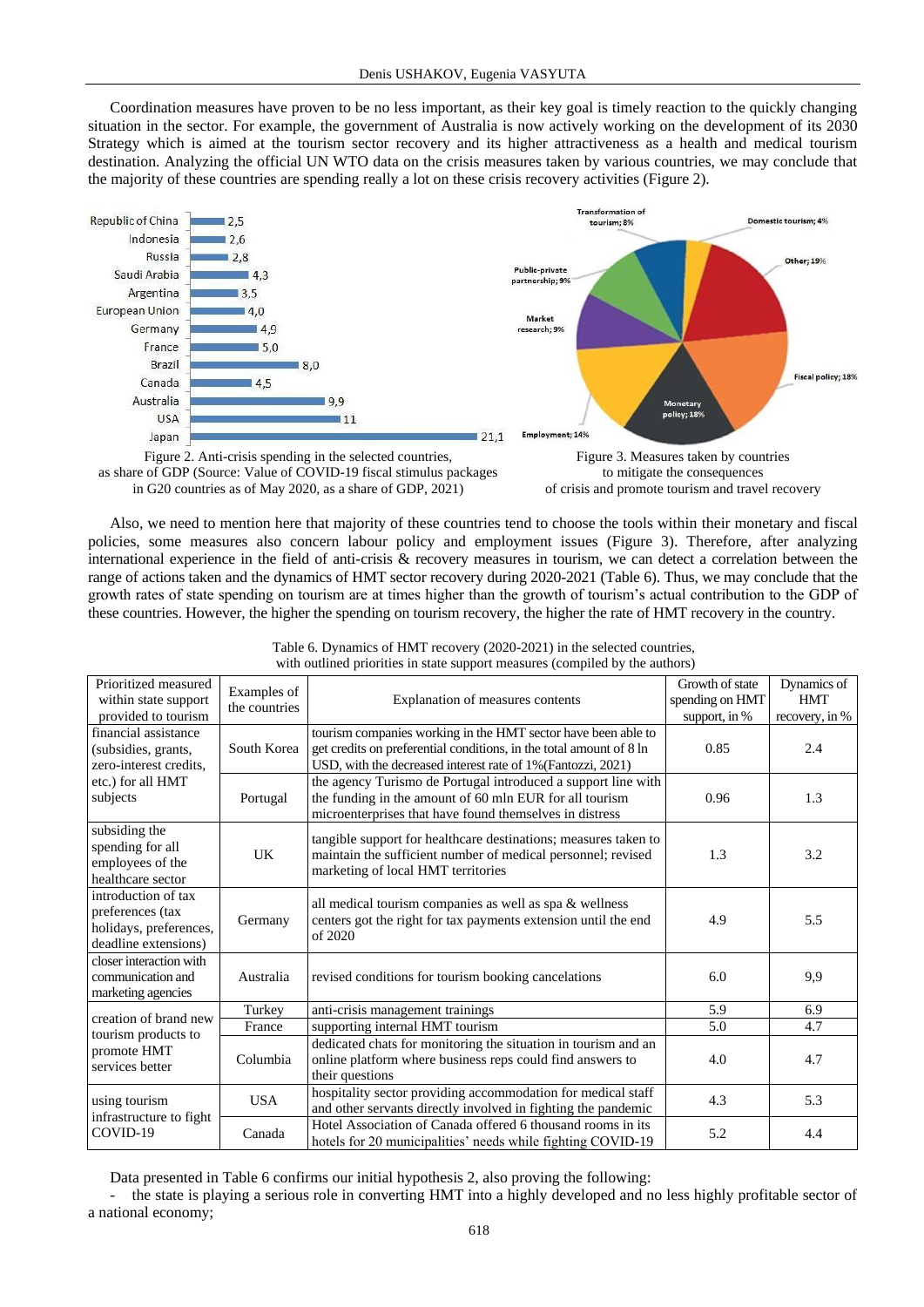- public spending on tourism tends to have positive influence on the implementation of anti-crisis measures and also on the growth of tourism contribution to GDP;

- full recovery of the HMT subsector would not entirely possible without the implementation of comprehensive measures of state support;

- in the majority of the investigated countries policies aimed at development and promotion of HMT seem to be rather efficient.

## **CONCLUSIONS & RECOMMENDATIONS**

The analysis carried out above demonstrates that nearly all contemporary states across the world are now taking largescale and comprehensive measures aimed to support health & medical tourism as a top-priority sector of the economy.

States measures aimed at economic recovery overall allow us to determine the current recovery scenarios which, in their turn, predetermine the potential trajectories of the HMT recovery in particular:

In case of a V-shaped recovery model, the sector would be suffering from a drastic (however short-term) decline. This sudden crisis situation would be then followed by a similarly rapid recovery.

U-shaped type of a recovery scenario is much more long-term and gradual, it does not have a drastic crisis period and it also assumes a relatively slow comeback to the growth trend.

In case of a W-shaped scenario the tourism sector falls into a recession. After it, there would be a short-term period of growth, followed by another round of recession. The scenario finishes with the final recovery stage.

It would be appropriate to project these types of recovery scenarios on the current context of the ongoing crisis in health & medical tourism (Table 7).

| Parameters                                        |                                                                                                                   | HMT recovery scenarios                                                             |                                                                                                                                       |
|---------------------------------------------------|-------------------------------------------------------------------------------------------------------------------|------------------------------------------------------------------------------------|---------------------------------------------------------------------------------------------------------------------------------------|
|                                                   | V-shaped                                                                                                          | U-shaped                                                                           | W-shaped                                                                                                                              |
| COVID-19 pandemic<br>influences                   | Moderate and controlled growth in<br>the disease numbers                                                          | Gradual growth of the COVID<br>statistics                                          | Frequent spikes in the statistics                                                                                                     |
| Changes in consumer<br>preferences                | Consumer trust restores quite<br>quickly; changes in consumer<br>preferences are minor and/or barely<br>traceable | Consumer trust is restoring<br>very slowly                                         | Consumer trust is highly unstable,<br>primarily because of the new<br>waves effect. Security/safety fears<br>are growing all the time |
| State regulation and<br>support                   | Since the pandemic rates are.<br>managed quite efficiently, recovery<br>measures are quite soft in their nature   | Border opening is very gradual;<br>state support is needed on a<br>permanent basis | Quarantine measures are becoming<br>less strict gradually, but<br>comprehensive state support is still<br>acutely needed              |
| Probability of this<br>scenario model realization | Low                                                                                                               | Average                                                                            | High                                                                                                                                  |

Table 7. Specific features of recovery scenario models in tourism (compiled by the authors)

As a result, if we compare the measures taken by now and the current trends being already formed with the purely theoretical types of recovery scenarios, we may forecast the probabilities of these scenarios realization in the HMT subsector. Obviously, realization of the V-shaped recovery scenario is the least probable, considering the prolonged spread of the pandemic and the yet another wave of growth in COVID cases. Relatively low probability also has the U-shaped recovery scenario, primarily because consumer trust cannot be that quickly restored without profound state support.

Taking into account the current conditions, the most probable seems to be the W-shaped recovery scenario which assumes short periods of growth between the new waves of the pandemic. Nowadays probability of these scenarios is predetermined not only by the coronavirus statistics but also by the actions taken on the state/regional level. New trends in consumer behavior and consumer preferences are also highly dependent on these state actions.

Generalizing international experience in providing such state support, we would like to put forward the following recommendations on the recovery of global health & medical tourism:

participation in the development and further use of the sectoral protocols on labour safety and general safety should be more active and more comprehensive in terms of representation;

express-testing among medical and hospitality staff of all levels can be and should be used more widely;

- the already available software and other IT products could be used for more timely and efficient response to the quickly changing epidemiological situation in the regions. Moreover, SaaS products can be used in selection of the currently safest medical tourism destinations;

- state support for the tourism sector in the form of tax preferences should be prolonged as such measures tend to stimulate liquidity growth.

Therefore, recovery of the tourism sector overall shall include the following groups of measures:

- measures related to the revision and correction of tax payments and other related fees that are directly and indirectly influencing the HMT sector;

measures on the provision of better accessibility of the internal health & medical tourism, namely, through organization of various events promoting its development (fairs, conferences and similar events, both online and offline);

- measures on timely prevention of capital outflow due to rescheduling of tourist trips planned earlier (provision of credits and vouchers for the full amount paid instead of standard refund/reimbursement);